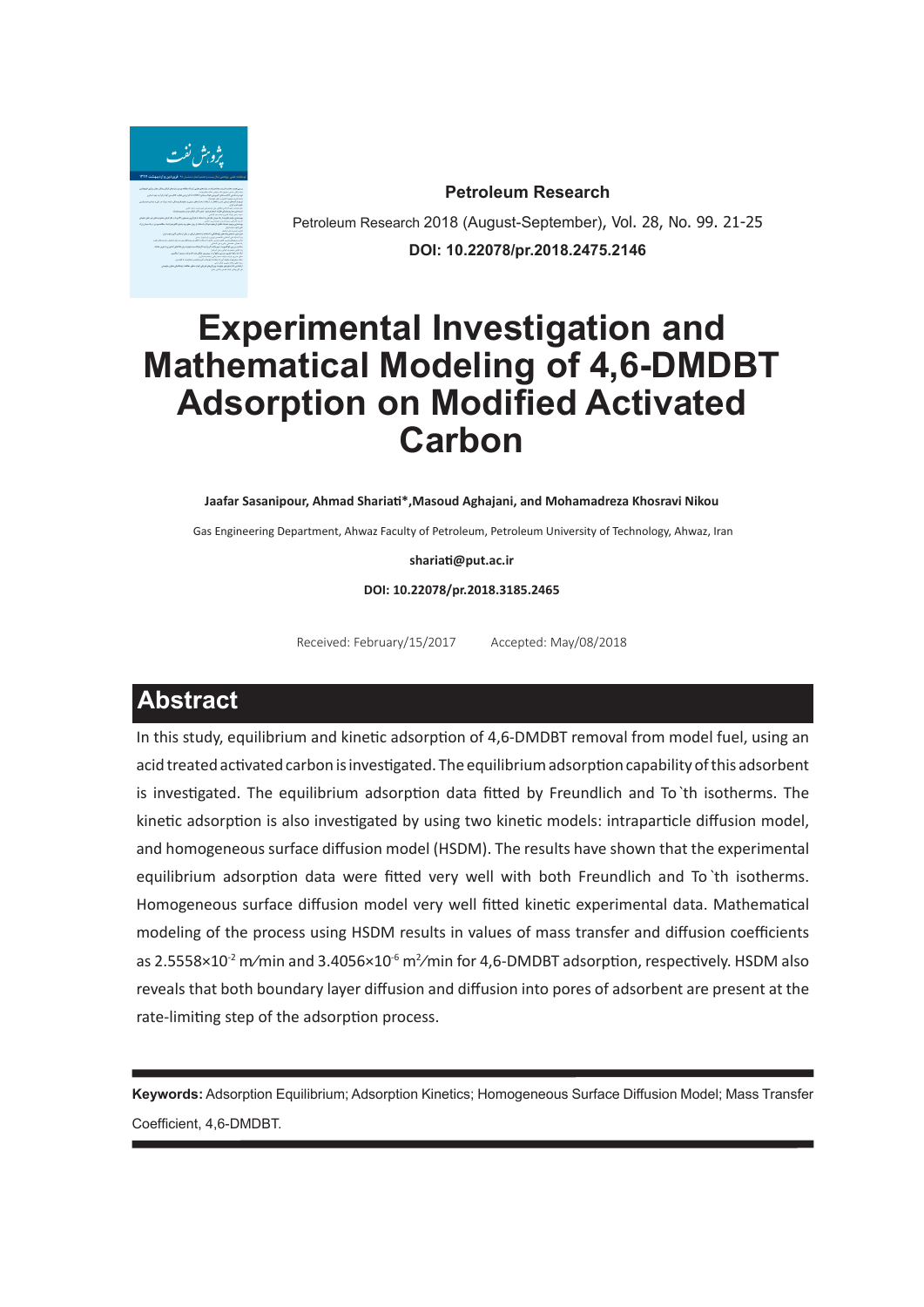## **INTRODUCTION**

Sulfur compounds in the fuels cause many environmental pollution impacts. They also result in acid rains. Usually separation of sulfur compounds in conventional methods including hydrogenation of the fuels with hydrogen gas. But the problem is that the conventional methods are unable to remove all sulfur compounds. For example, strong compounds such as tuphene, benzo-tuphene, dibenzo-tuphene, and their derivatives cannot be separated by conventional methods with hydrogen gas [1]. In order to separate such components, other methods must be used. Adsorption by the porous adsorbent is a method that can be used for such separation. Recently, some studies in the literature investigated the capability of adsorption process for separation of sulfur compounds by zeolite adsorbent, activated carbon and modified activated carbon with copper, nickel, argent, and potassium hydroxide [2-7]. Investigation of theoretical models of adsorption behavior for describing equilibrium and kinetics of the adsorption process is also important. These studies help to understand the mechanism and optimize the process.

In this study, activated carbon for adsorption of sulfur compound from a synthesis fuel was modified and used. In order to obtain the kinetic and isotherm of modified activated carbon, equilibrium, and kinetics experimental adsorption is performed, and different theoretical model is fitted to the experimental model. Finally, with mathematical modeling of the adsorption process, the mass transfer coefficient for sulfur compounds is calculated.

## **EXPERIMENTAL METHOD**

In this study, activated carbon has been employed for sulfur compound adsorption. This activated carbon is charcoal base and the particle diameter is about 1 mm. the BET surface area is 1290 m2/g of adsorbent and micropore diameter is 1.6 nm. At first, in order to remove impurities from the activated carbon, it was washed with acetone several times and dried. For modification, the activated carbon was treated with 4M nitric acid for 24h in lab temperature. After that, the mixture was filtered and successively washed with distilled water until the pH became neutral. Then the adsorbent was dried at 80°C in an oven overnight. For measuring the isotherm, equilibrium adsorption was employed. The synthesis fuel included n-decane as hydrocarbon fuel and 4,6-dimethyldibenzotuphene as a sulfur compound. For adsorption equilibrium experiment, 10 ml of synthesis fuel with 0.1g of modified adsorbent was mixed in a sealed bottle and mixed with a magnetic stirrer for 24h at lab temperature (25°C). The initial concentration of sulfur compound was varied from 400- 1200 ppm. After equilibrium reached, the final concentration of the sulfur compound in the fuel was measured with a gas chromatograph. For the kinetic experiment, about 0.1 g of adsorbent was contacted with 10 ml of synthesis fuel with an initial concentration of 1200ppm. At a certain time interval, 0.4 µl of the sample withdrawn by a GC syringe and analyzed by GC. In order to investigate the repeatability of the experiment, in some concentrations, the experiments were repeated twice. The repeatability of the experiments revealed that the data are repeatable with a maximum error of ±6%.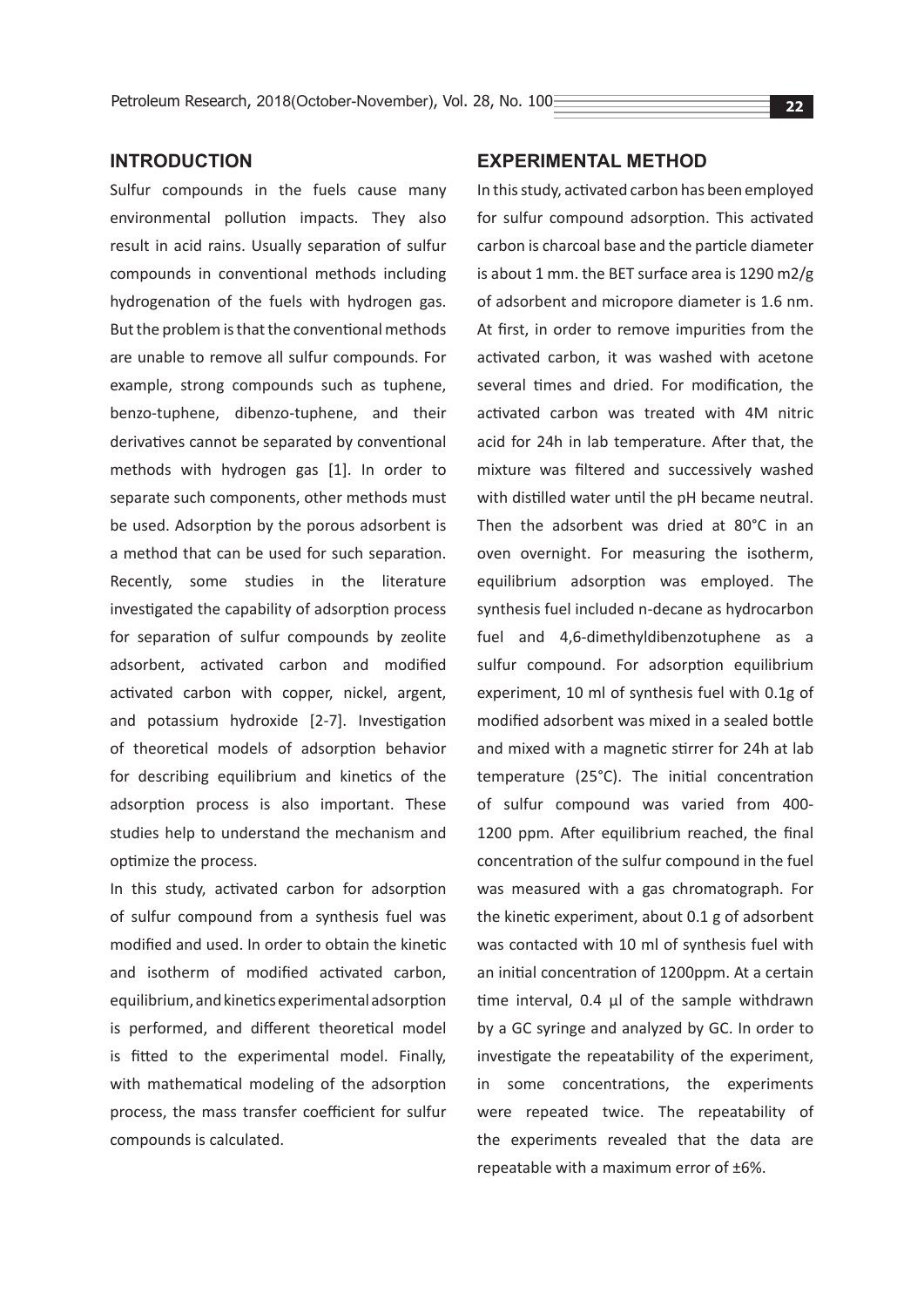## **RESULTS MODIFICATION OF ADSORBENT**

The BET surface area measurement revealed that the surface area of the modified adsorbent reduced to 830  $m^2/g$  of adsorbent. Also, it was revealed that the total pore volume of the adsorbent reduced from  $0.55$  cm<sup>3</sup>/g to  $0.37$ cm3/g. In addition, it was determined that the mean pore diameter of the adsorbent has not changed by acid modification. The energy dispersive X-ray (EDX) analysis showed that the initially activated carbon is just carbon, but modification of the adsorbent introduced oxygen atoms to the structure of the adsorbent by 9 wt%. This oxygen introduced in form of carbonyl and hydroxyl group to the surface of the adsorbent.

#### **EQUILIBRIUM AND KINETIC OF 4,6-DMDBT**

Figure 1 shows the 4,6-DMDBT concentration variation with time in the liquid phase at lab temperature (25°C). As Figure 1 shows, at the beginning the kinetic is rapid and after 250 min the equilibrium is reached.



**Figure 1: Concentration change of 4.6-DMDBT at 25°C.**

The adsorbed amount can be calculated according to the following equation:

$$
q = \frac{V(C_0 - C_e)}{M} \tag{1}
$$

where q is the amount of adsorbed, V is the initial volume of the liquid,  $C_{\text{o}}$  is the initial concentration of the sulfur compound in the liquid phase,  $C_{\rm e}$  is the equilibrium concentration of the sulfur compound and the M is the mass of adsorbent used.

In Figure 2, the fitted Freundlich and Toth isotherms with experimental data are presented. As it can be seen, both isotherms predicted experimental data very well. The value of 1/n in Freundlich showed the intensity of the adsorption which higher value shows favorable adsorption (Table 1). As Figure 2 shows, at 550 ppmw the amount of 4,6-DMDBT adsorption is near its saturation. At higher concentration, the amount of adsorption did not increase significantly. The isotherm is type I which indicated single layer adsorption. The results showed that the sulfur compounds adsorption on activated carbon is irreversible where increasing the temperature of the adsorbent to 850 K, the amount of adsorbed sulfur on the surface of the adsorbent is near 70 % of its initial amount. This can be attributed to the chemical interaction of the sulfur with the oxygen on the surface of the adsorbent.



**Figure 2: Equilibrium adsorption isotherm, experimental data, - - Toth isotherm, \_\_ Freundlich isotherm.**

| Table 1. The fitted value of both isotherms is |
|------------------------------------------------|
| presented in table 1.                          |

| Isotherm   | Parameter      | value    |  |  |  |
|------------|----------------|----------|--|--|--|
| Freundlich | $K(L/g)^n$     | 0.9154   |  |  |  |
|            | n/1            | 0.7312   |  |  |  |
|            | R <sup>2</sup> | 0.9949   |  |  |  |
| Toth       | $(q_m (mg/g)$  | 182.7039 |  |  |  |
|            | $(b$ ( $l/mg$  | 0.00197  |  |  |  |
|            |                | 0.8476   |  |  |  |
|            | R <sup>2</sup> | 0.9996   |  |  |  |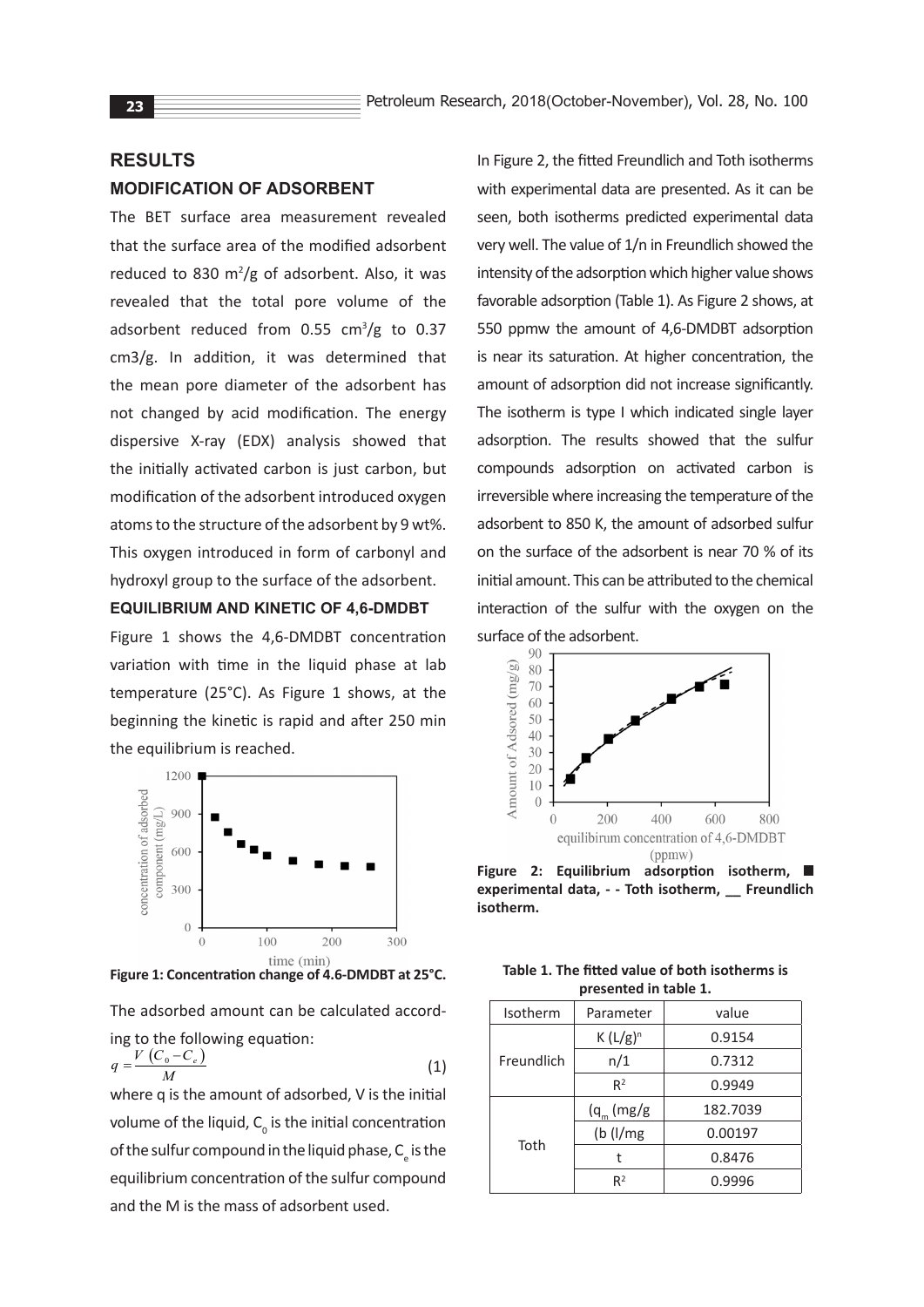## **MATHEMATICAL MODELING OF THE ADSORPTION PROCESS**

In order to investigate the kinetics of adsorption, two models including homogenous surface diffusion (HSDM) and pore diffusion model (PDM) were employed. The predicted amount of adsorption and the relative error of both model are presented in Table 2. The relative error was calculated according to the following equation.

$$
RE = 100 \times \left(\frac{|q_{cal} - q_{\text{exp}}|}{q_{\text{exp}}}\right)
$$
 (2)

The higher relative error value for the pore diffusion model compared to the homogenous surface diffusion indicates that this model cannot predict the kinetic behavior of the present system. It can be concluded that the homogenous surface diffusion model is a proper model for prediction of the kinetic behavior of sulfur compound adsorption on activated carbon.

The pore diffusion model prediction is less accurate compared to HSDM model which can be attributed to the hard adsorption of 4,6-DMDBT compound on the adsorbent sites. The pore diffusion model assumes that the rate controlling step is the diffusion of the particle on the pore while in HSDM it is assumed that the rate controlling step is the adsorption of adsorbate on the surface of the adsorbent. 4,6-DMDBT molecule is a hard adsorbed molecule, and therefore diffusion inside pores is difficult. Therefore, the rate controlling step is adsorption on the surface which is predicted in the HSDM model. Therefore, the HSDM has a better prediction of the amount of adsorption.

| Time (min)          | Experimental<br>value $(mg/g)$ | Calculated value (mg/g) |             | Relative error (%) |             |
|---------------------|--------------------------------|-------------------------|-------------|--------------------|-------------|
|                     |                                | <b>PDM</b>              | <b>HSDM</b> | <b>PDM</b>         | <b>HSDM</b> |
| 20                  | 30.5939                        | 30.9426                 | 30.4165     | 1.32               | 0.4         |
| 40                  | 44.2360                        | 38.9607                 | 43.9228     | 12.54              | 0.71        |
| 60                  | 51.6272                        | 44.6361                 | 51.0318     | 13.54              | 1.15        |
| 80                  | 56.1856                        | 49.6482                 | 55.8405     | 11.64              | 0.61        |
| 100                 | 59.9167                        | 54.0640                 | 59.4462     | 9.77               | 0.79        |
| 140                 | 65.0877                        | 61.7274                 | 64.4952     | 5.16               | 0.91        |
| 180                 | 67.7543                        | 68.3538                 | 67.7975     | 0.88               | 0.06        |
| 220                 | 69.2411                        | 74.2670                 | 70.0931     | 7.27               | 1.23        |
| 260                 | 69.6662                        | 79.6810                 | 71.7116     | 14.38              | 2.94        |
| Mean relative error |                                |                         |             | 8.50               | 0.98        |

**Table 2: Kinetic experimental value and mathematical model prediction with relative error.**

#### **CONCLUSIONS**

Investigation of equilibrium and kinetic adsorption of 4,6-DMDBT from synthesis fuel on modified activated carbon revealed that the Freundlich and Toth isotherms can predict the experimental isotherm data. Also, mathematical modeling of adsorption kinetic with PDM and

HSDM models has revealed that the HSDM model has a better prediction of kinetics adsorption . In addition, the mass transfer coefficient and mass transfer diffusion of  $2.5558 \times 10^{-2}$  m<sup>2</sup>/min and 3.4056×10<sup>-6</sup> m<sup>2</sup>/min for 4,6-DMDBT adsorption was calculated respectively.